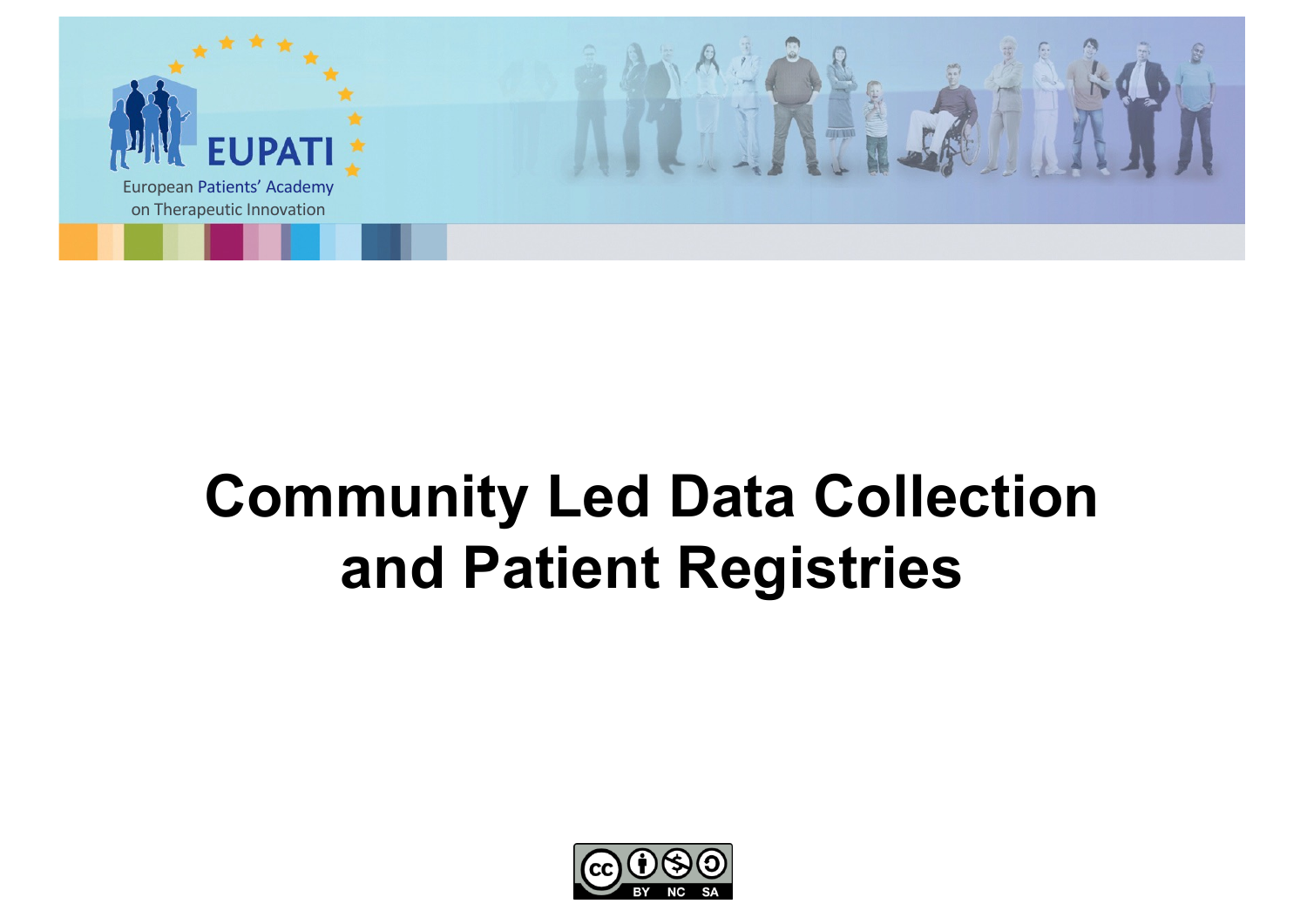# **Defining a patient registery**



- § "an organized system that uses observational study methods to collect uniform data (clinical and other) to evaluate specified outcomes for a population defined by a particular disease, condition, or exposure, and that serves a predetermined scientific, clinical, or policy purpose(s)."
- a collection—for one or more purposes—of standardized information about a group of patients who share a condition or experience.
- Community led vs Research led
	- $\triangleright$  patients and family members "power" the registry by managing or controlling the collection of the data, the research agenda for the data, and/or the translation and dissemination of the research from the data.
- Data collection
	- $\triangleright$  Structured or unstructured way to collect data

[https://www.ncbi.nlm.nih.gov/books/NBK1](https://www.ncbi.nlm.nih.gov/books/NBK164514/)64514/

[https://www.ncbi.nlm.nih.gov/books/NBK164513/pdf/Bookshelf\\_NBK164](https://www.ncbi.nlm.nih.gov/books/NBK164513/pdf/Bookshelf_NBK164513.pdf)513.pdf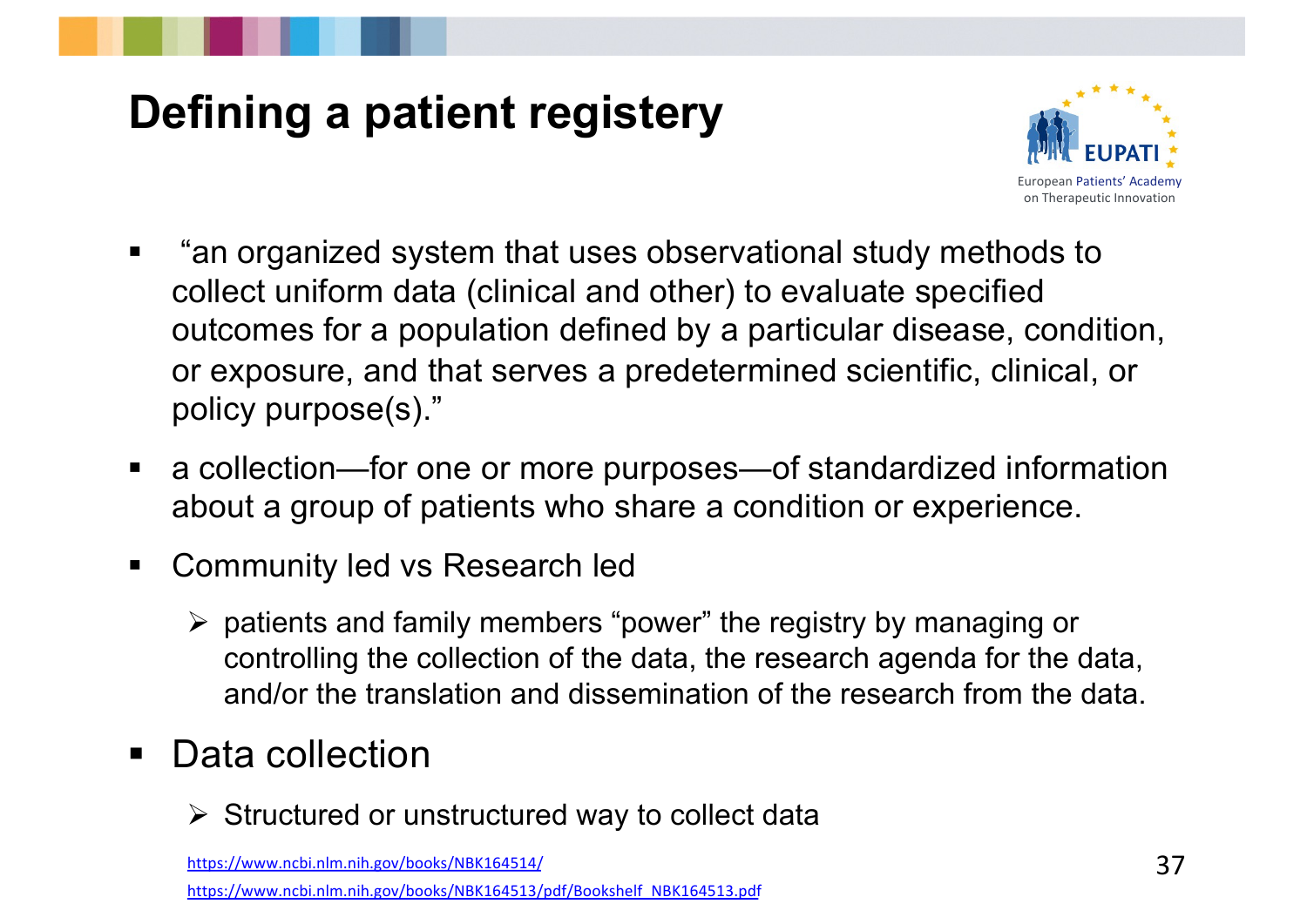#### **Purpose of registries**



- There are 4 main purposes for keeping registries
	- $\geq$  (1) describing the natural history of disease,
	- $\geq$  (2) determining clinical and/or cost-effectiveness,
	- $\triangleright$  (3) assessing safety or harm, and
	- $\geq$  (4) measuring or improving quality of care.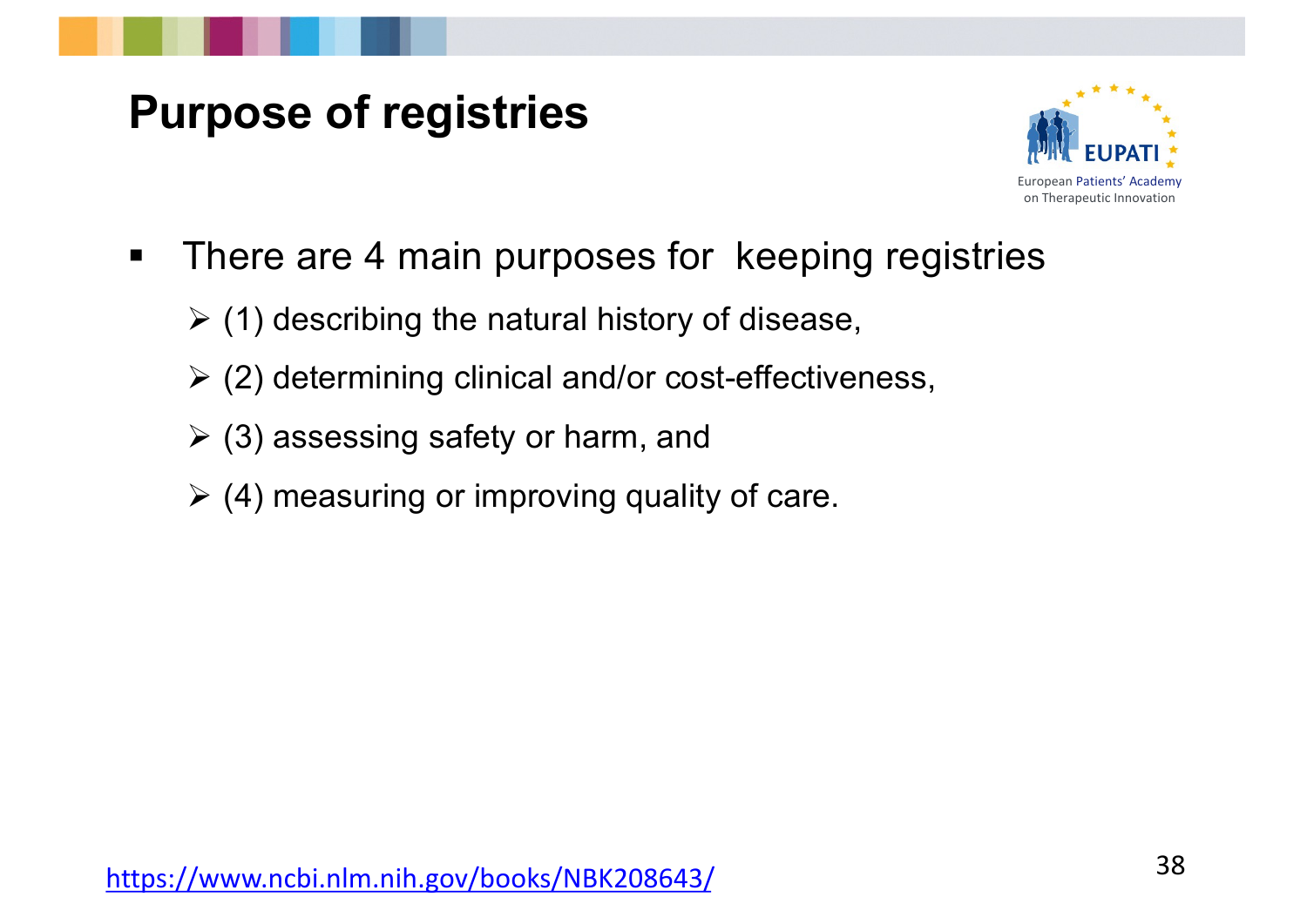# **Types of registries**



- Patients in a registry are typically selected based on a particular disease, condition (e.g., a risk factor), or exposure.
- Classification are based on how the populations for registries are defined.
- Three general categories with multiple subcategories and combinations account for the majority of registries that are developed for evaluating patient outcomes.
	- Ø **Product Registries**
	- Ø **Health Services Registries**
	- Ø **Disease or Condition Registries**
	- Ø **(combinations)** 39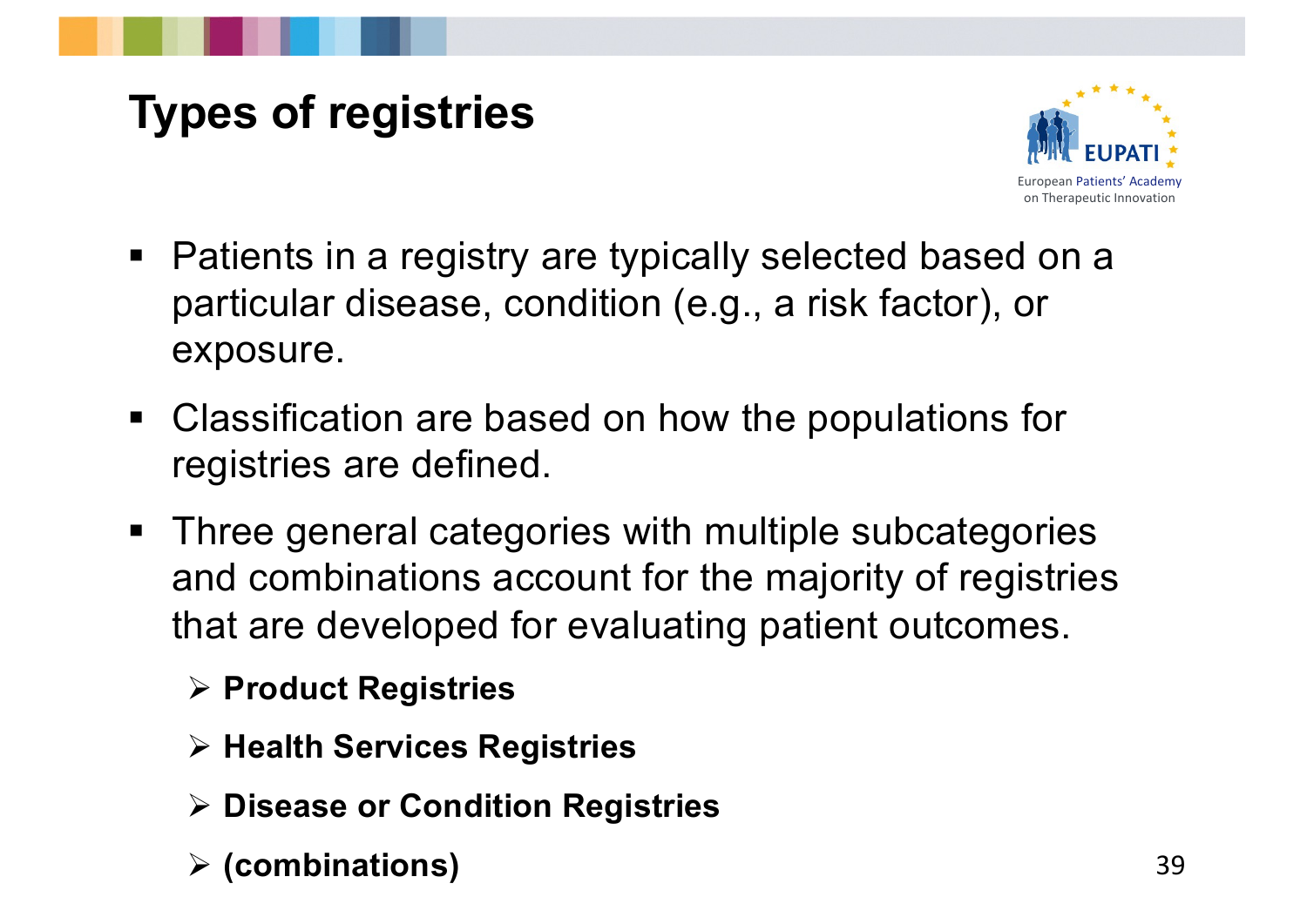### **Product registries**



- The patient is exposed to a health care product, such as a drug or a device
- The exposure may be brief, as in a single dose of a pharmaceutical product, or extended, as in an implanted device or chronic usage of a medication.
- § Examples
	- $\triangleright$  A registry for all patients who receive an implantable cardioverter defibrillator, a registry of patients with hip prostheses, or a registry of patients who wear contact lenses are all examples of device registries
	- Ø British Society for Rheumatology established a national registry of patients on biologic therapy
	- $\triangleright$  Registries for thalidomide, clozapine, and isotretinoin. 40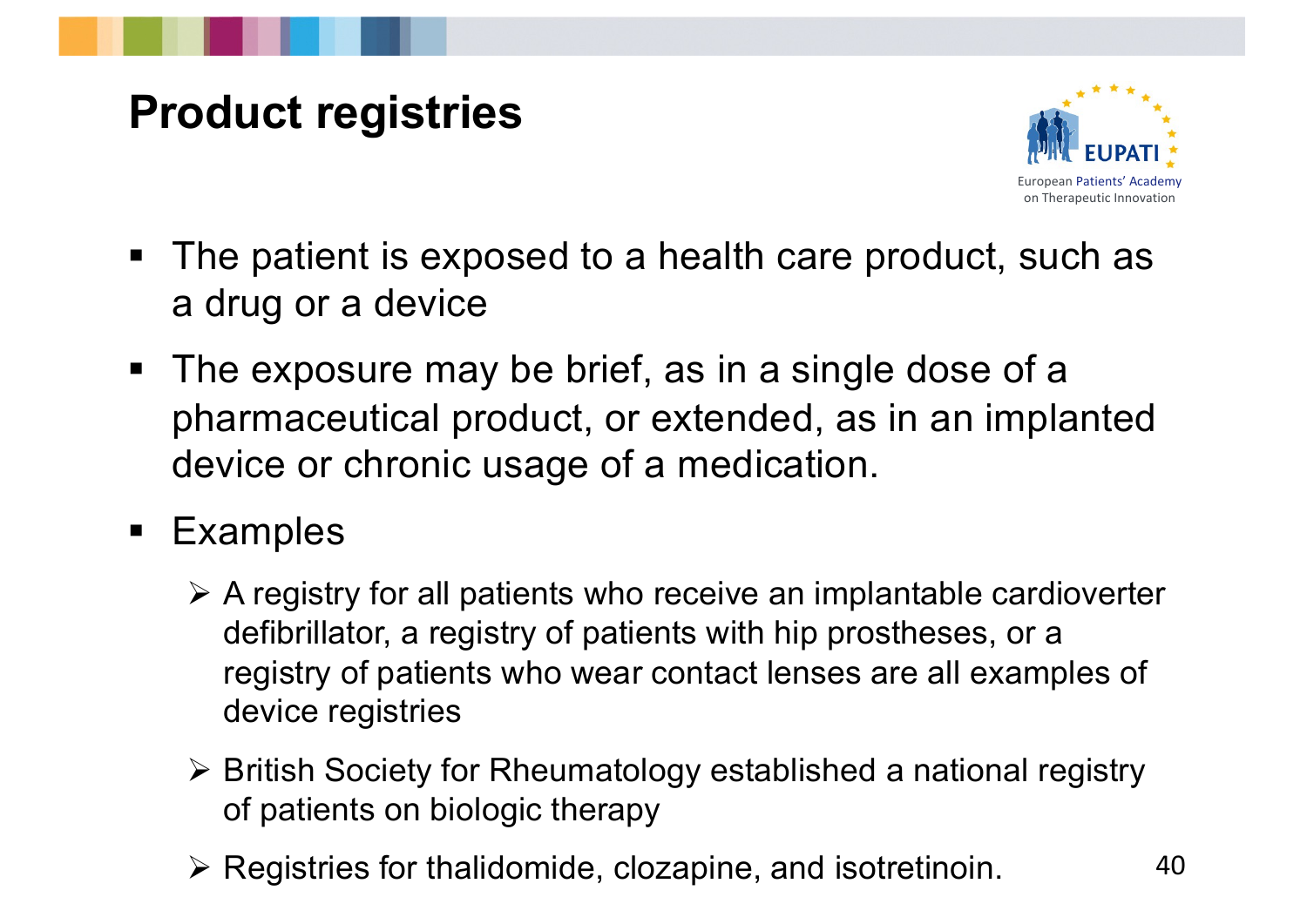#### **Health Services Registries**



- One purpose might be to evaluate the health care service with respect to the outcomes (individual clinical encounters, such as office visits or hospitalizations, procedures, or full episodes of care).
- Examples include registries enrolling patients undergoing a procedure (e.g., carotid endarterectomy, appendectomy, or primary coronary intervention) or admitted to a hospital for a particular diagnosis (e.g., community-acquired pneumonia).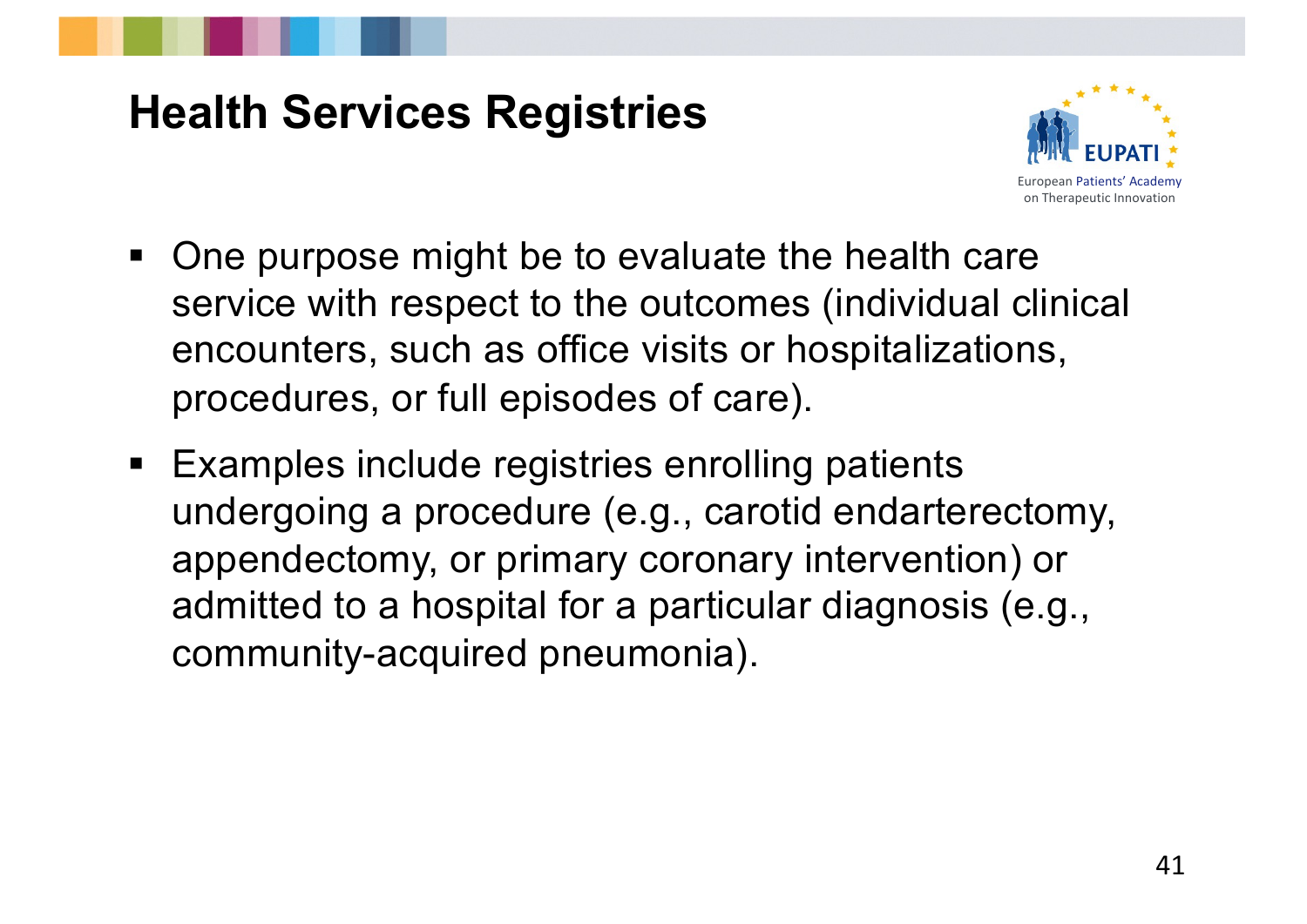## **Disease or Condition Registries**



- Disease or condition registries use the state of a particular disease or condition as the inclusion criterion.
- In disease or condition registries, the patient
	- $\triangleright$  may always have the disease (e.g., a rare disease such as cystic fibrosis or Pompe disease, or a chronic illness such as heart failure, diabetes, or end-stage renal disease) or
	- $\triangleright$  may have the disease or condition for a more limited period of time (e.g., infectious diseases, some cancers, obesity).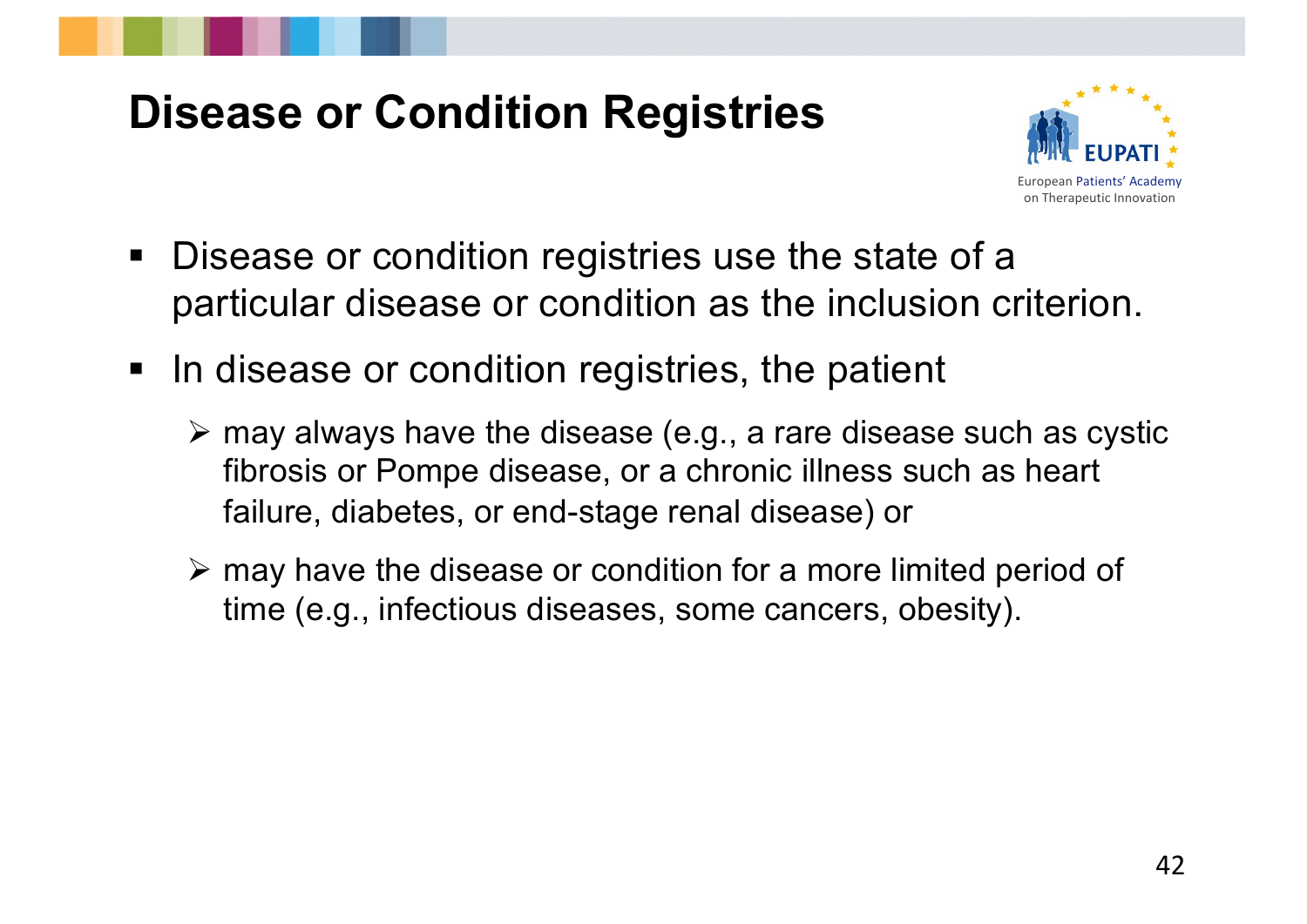#### **Different forms and formats**



- They may be operated by a single organization or by a collaborative of multiple organizations.
- PRs may also pursue a specific research question or conduct ongoing data collection to answer a variety of existing and emerging research questions. Several PPRs have biobanks, or repositories, where patients can provide samples of blood or tissue to be used in research.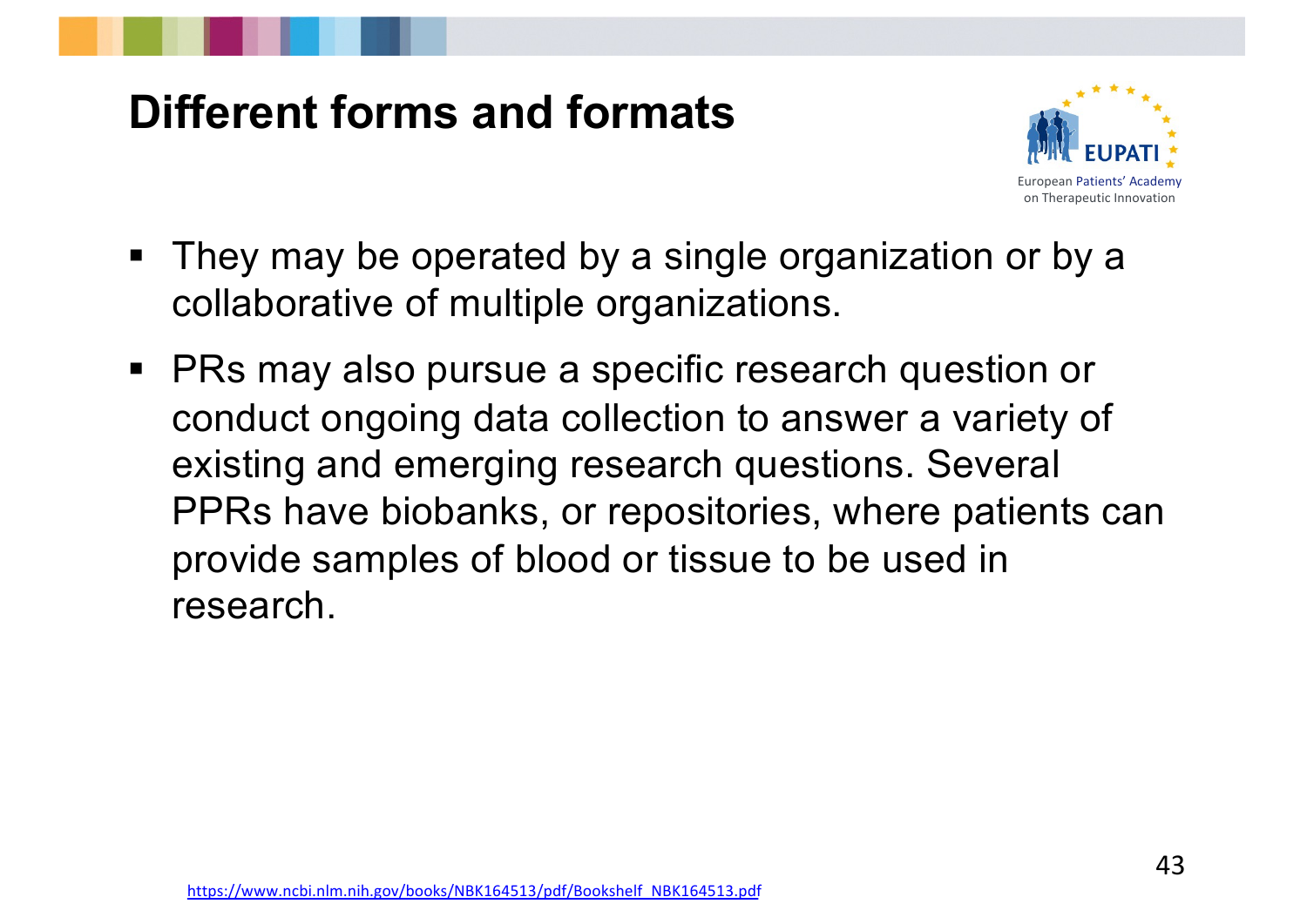#### **Concerns**



- only a small minority of patients with sufficient education and ability are able to participate
- Bias due to type of patient?
- Lack of standardization in data collection
- Potential competition for registered patients across registries
- Meta analysis across registries may be challenging or impossible if multiple registers are used
- Issues of patient consent and rights violations relative to tissue samples submitted to biobanks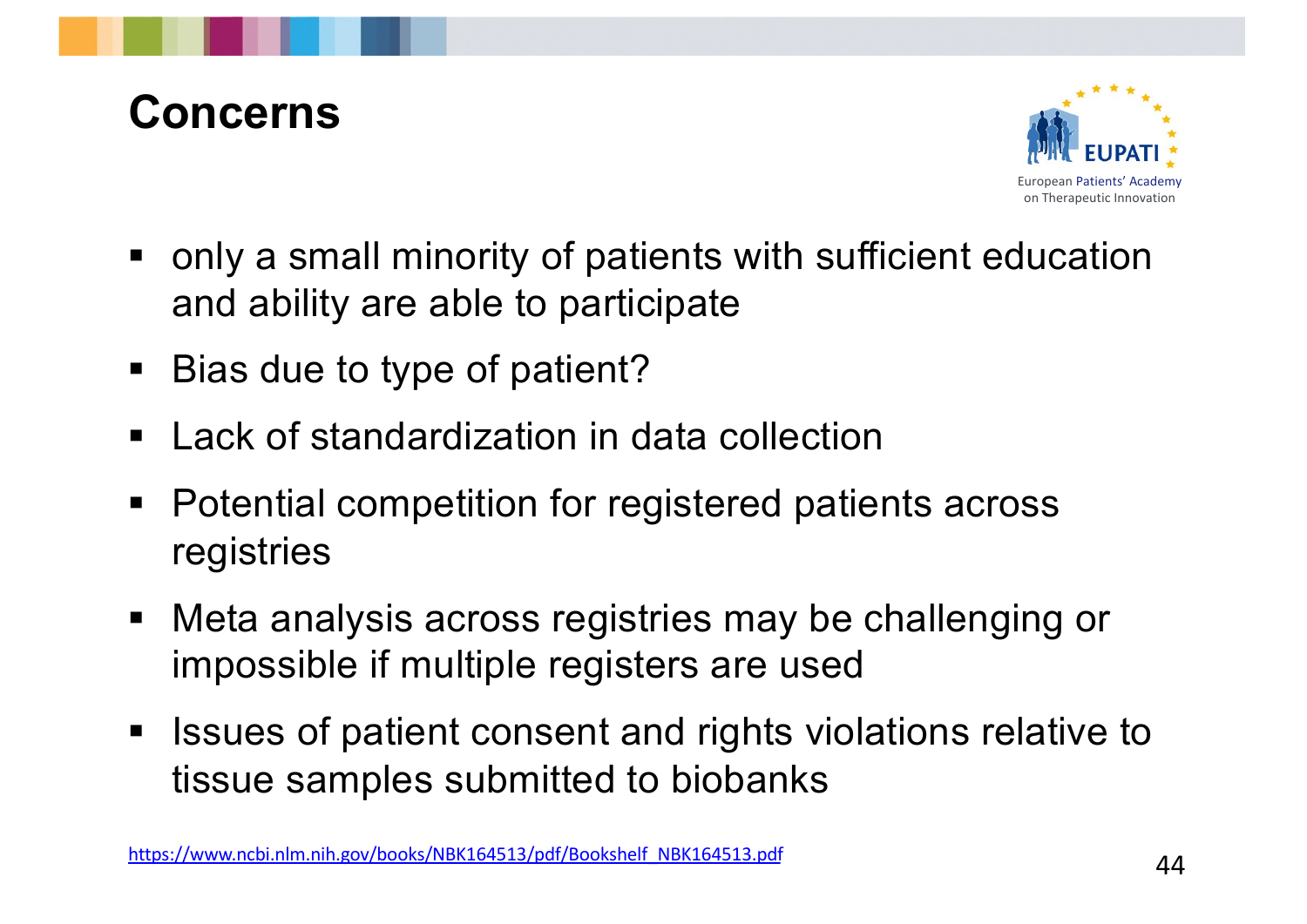# **Elements of Successful Community Led Registries and Research Networks**



- 1. Well-designed technology
- 2. Recruitment, encouragement, and gratitude for participation
- 3. Collaborative relationships with researchers
- 4. Partnerships with a broad range of stakeholders.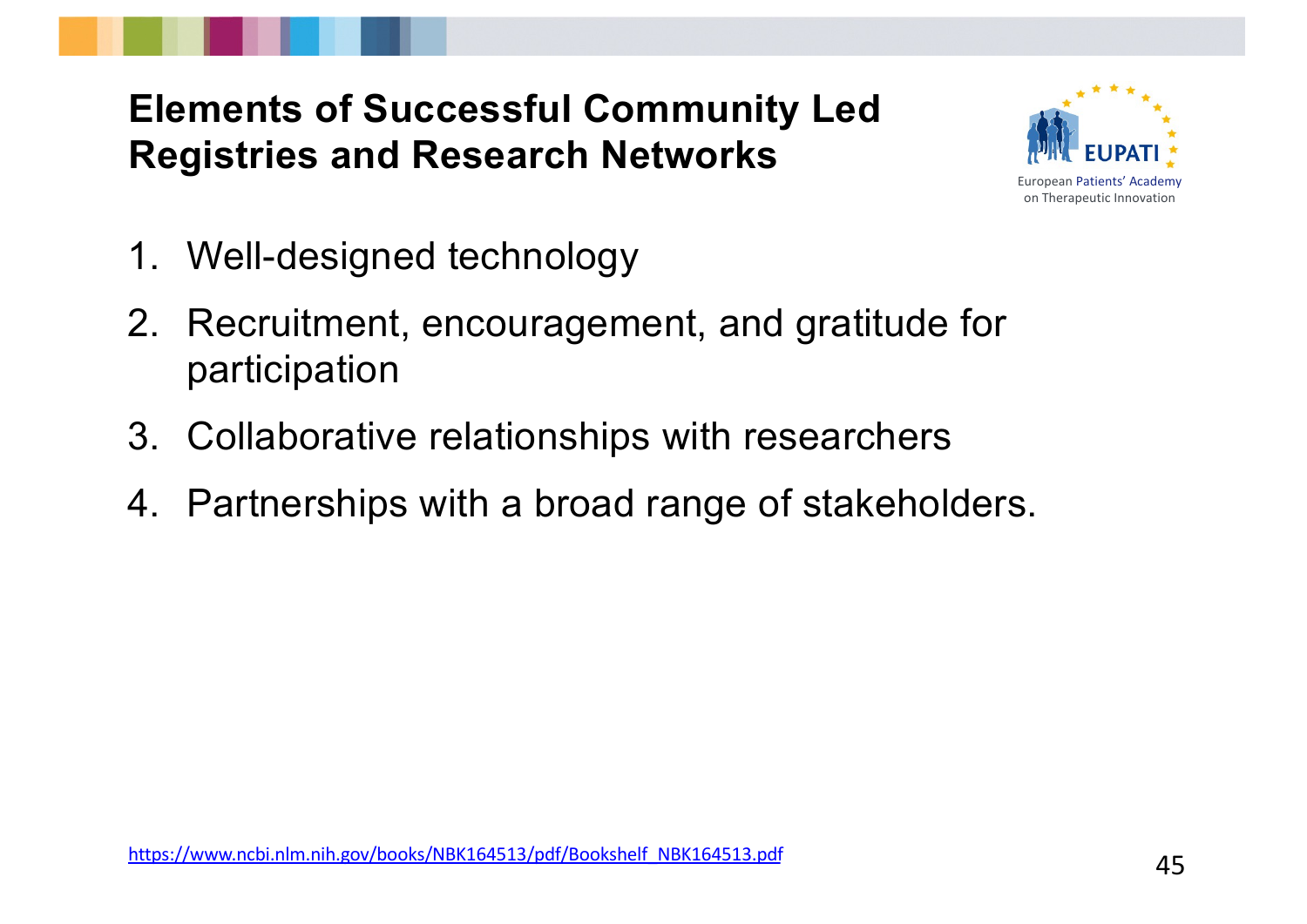# **Creating a Community Led Registry**



#### Table 1 Advantages and disadvantages of PPR models

| <b>Pathway</b>                  | 5000 OF FRIDA<br><b>Advantages</b>                                                                                                                                                                                                                            | <b>Disadvantages</b>                                                                                                                 |
|---------------------------------|---------------------------------------------------------------------------------------------------------------------------------------------------------------------------------------------------------------------------------------------------------------|--------------------------------------------------------------------------------------------------------------------------------------|
| <b>Create a stand-alone PPR</b> | More focus on what is important<br>to affected individuals<br>More control of design to meet<br>needs<br>More control of data, including<br>use and sharing<br>Potentially higher participation<br>rates<br>More opportunities to promote<br>the organization | Higher costs<br>More resources needed for<br>promotion<br>Sole responsibility for data<br>$\bullet$<br>management and use            |
| <b>Join a PPRN</b>              | Lower costs<br>Greater promotion of the<br>network across populations<br>Reduced fracturing of patient<br>۰<br>sample<br>Greater ability to do research<br>across conditions or address<br>concomitant conditions                                             | Less autonomy/control of design<br>Less ownership of data<br>Potentially less brand or name<br>$\bullet$<br>recognition <sup>a</sup> |

**Abbreviations:**  $PPR =$  patient-powered registry;  $PPRN =$  patient-powered registry network.

<sup>a</sup>Some PPRNs allow member organizations to maintain their identity and brand, eliminating this disadvantage.